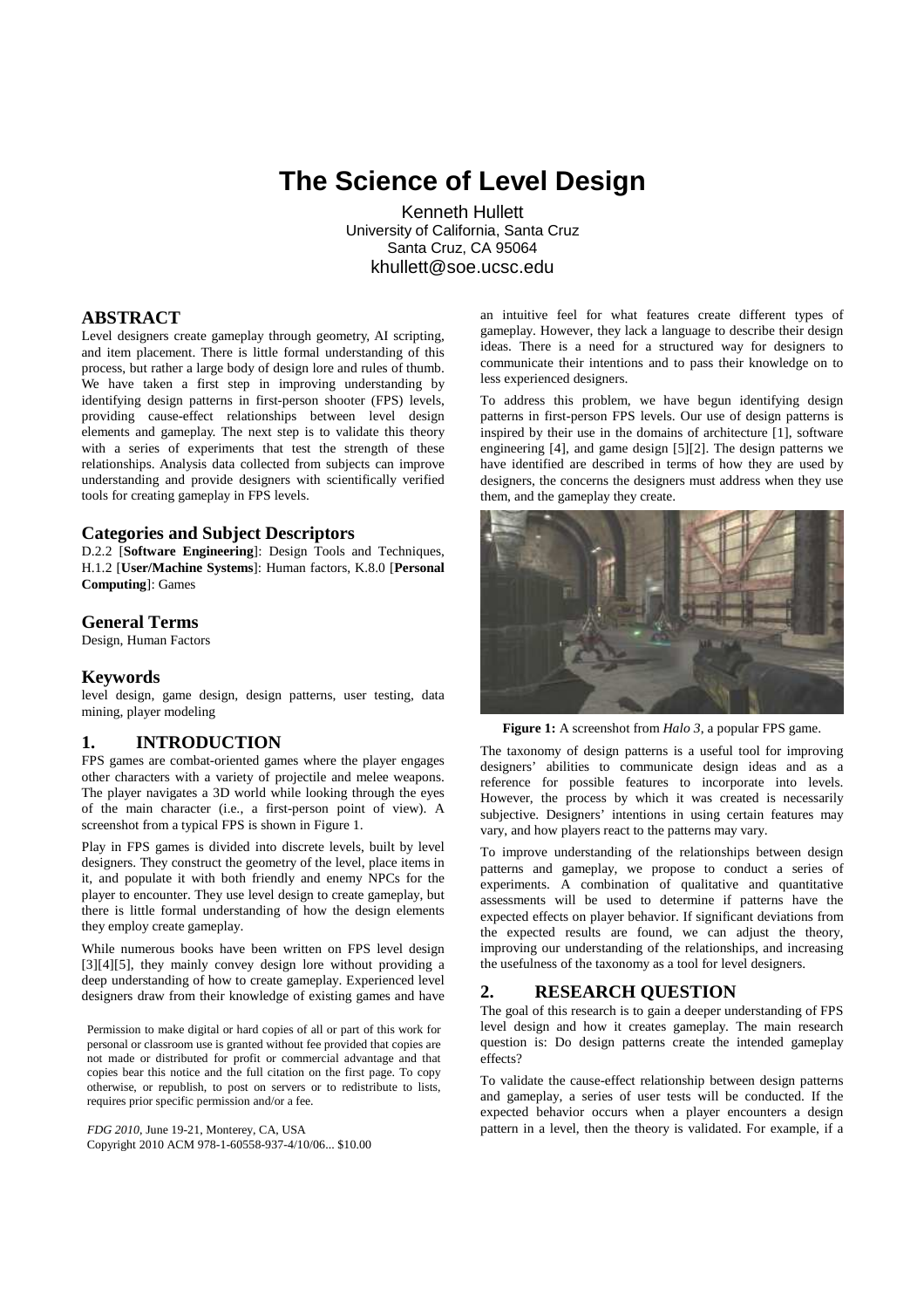pattern is expected to lower the tempo of a level, then upon encountering it, the player should begin moving more slowly and cautiously. If the expected behavior does not occur, we can adapt the theory to match the observed results.

Validating the design patterns will increase their usefulness to level designers by proving the connections between level design elements and gameplay. To do this, we will have to show the effects of adding or removing a design pattern, as well as the different effects of variations within the pattern.

#### **3. DESIGN PATTERNS**

The use of design patterns to better understand levels is inspired by their use in software engineering [7], which were in turn inspired by design patterns in architecture [1]. Kreimeier was among the first to adapt the concept of design patterns to the domain of digital games by identifying game design patterns [8], and the idea was extended by Björk et al. [2].

The descriptions of patterns explain how they can be used, the concerns designers must address, and the gameplay created. The fields are listed below:

*Description* – A high level description of the pattern and the major design considerations

*Affordances* – Aspects of the pattern that the designer can vary

*Consequences* – A description of the gameplay the pattern creates

*Relationships* – How the pattern interacts with other patterns

*Examples* – Some examples from popular commercial games that illustrate the pattern

We have initially identified ten patterns, grouped into one of four categories based on the type of gameplay produced. The categories are:

- Patterns for Positional Advantage
- Patterns for Large-scale Combat
- Patterns for Alternate Gameplay
- Patterns for Alternate Routes

Below we present an example of the *sniper location*, one of the patterns for positional advantage. To see the complete pattern collection, visit the authors' website at:

eis.ucsc.edu/LevelDesignPatterns

#### **3.1 Example Pattern**

*Description.* Sniper locations are one of the most common patterns. A character in a sniper location can attack other characters with long-range weapons while remaining protected. Any elevated position that overlooks some portion of the level is potentially a sniper location. They may be intended for use by either players, NPCs, or both.

Creating a sniper location for use by an enemy rather than the player requires additional consideration. Enemies positioned in the sniper location may require special scripting to create the desired behavior; they should remain in place, using cover if available, and engage the player with long range weapons.

*Affordances.* 

The height of the sniper location over the main part of the level

- How large of an area is available for the sniper
- The amount of cover available for the sniper
- The size of the area that the sniper can cover from the sniper location
- How accessible the sniper location is from the area overlooked

*Consequences.* When confronted with an enemy sniper location, the player is forced to make careful use of cover or seek alternate routes to avoid being exposed to fire. This can increase the tension and slow the pace of a level while creating a challenge for the player.

A player sniper location generally slows the pace of a level while lowering tension as the player is able to engage enemy NPCs without being exposed to enemy fire. However, if the sniper location is not isolated from the rest of the level, the player will have to defend the access point as well, increasing tension.

*Relationships.* Sniper locations interact with many other patterns. They may be placed to cover an arena or a choke point. Most stationary turrets are also sniper locations. A gallery is specialized type of sniper location.

*Examples.* In the level "Route Kanal" of *Half-Life 2*, the player encounters an enemy sniper location, shown in Figure 2. It is high above the player's position, but has very little cover. The player can engage the enemy NPCs, but is exposed and needs to be cautious.



**Figure 2:** Sniper location in *Half-Life 2* 

There is a sniper location in the level "Corinth River" of *Killzone 2*. The player is on an elevated walkway overlooking a mediumsized area containing enemy NPCs. Both the player and enemy NPCs have cover, but by looking down from above, the player is able to locate the enemy NPCs and engage them.

# **4. VALIDATING CAUSE-EFFECT RELATIONSHIPS**

The relationships between level design elements and gameplay suggested by the design patterns will be validated by user testing. We propose experiments where subjects will play a series of levels designed to show the effects of design patterns. While it is unfeasible to test every possible variation of every design pattern, we can create representative levels that use a variety of patterns in